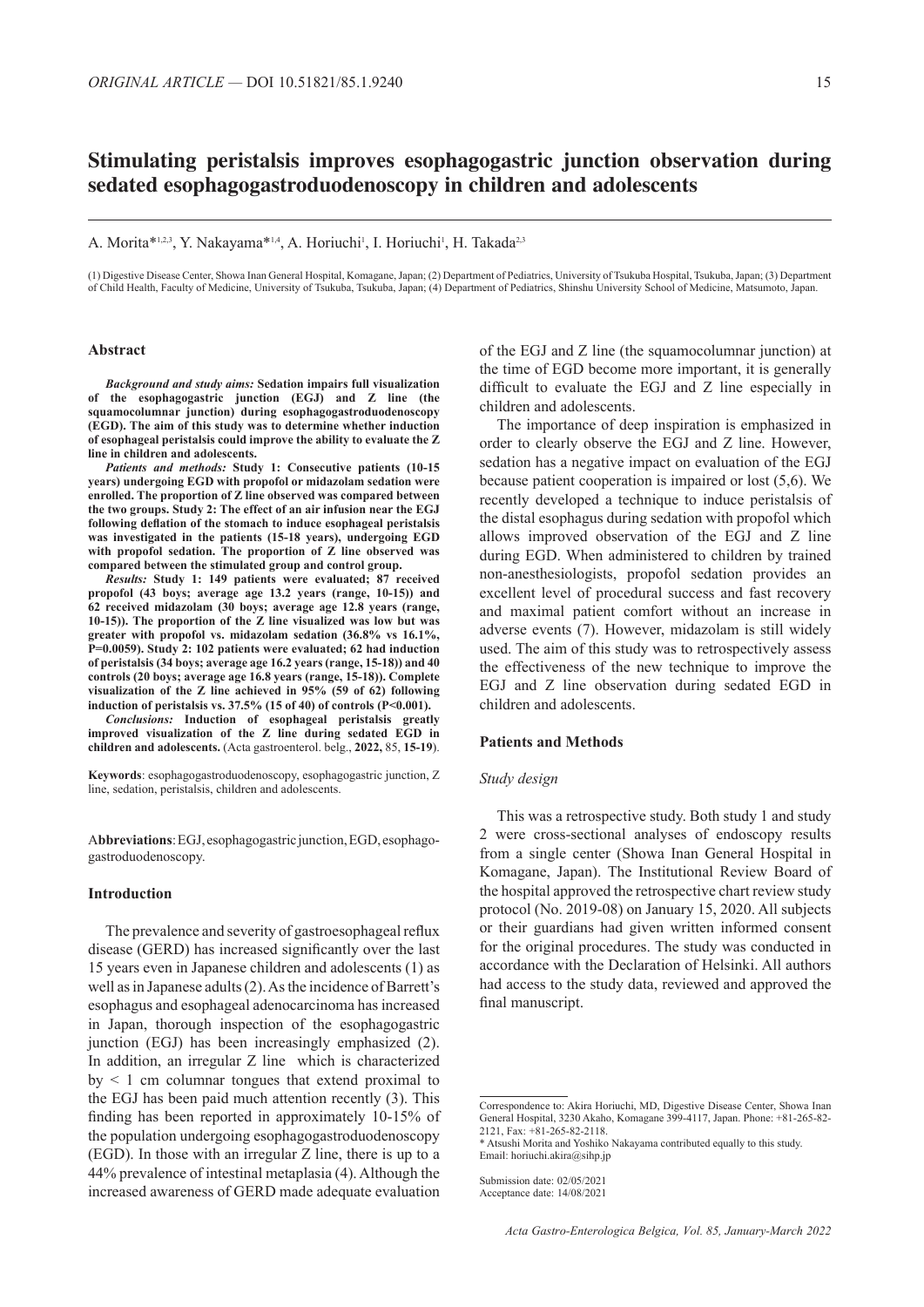### *Patients*

Study 1: Children between ages 10 and 15 who had undergone diagnostic EGD with either propofol or midazolam sedation at the Digestive Disease Center, Showa Inan General Hospital between January 2005 and September 2020 were consecutively enrolled. The indications for endoscopy were upper gastrointestinal symptoms including recurrent abdominal pain, vomiting, nausea, regurgitation, and dyspepsia, follow-up of known findings, anemia, and screening of abnormal school examination or systemic disease. Patients underwent endoscopy with both propofol and midazolam sedation were excluded. Patients with therapeutic endoscopy including foreign body removal, hemostasis, and percutaneous endoscopic gastrostomy or endoscope-guided duodenal tube placement were also excluded. Repeat EGD on already-included subjects was included but counted separately (n=29). Data regarding age, gender, weight, height, indication for EGD, EGD findings, comorbidity, and type of sedation were obtained from electronic medical records. Weight and height were used to calculate body mass index percentiles. Missing data on height and weight were supplemented with Japanese standard weight or height for age.

Study 2: Consecutive patients between the age of 15 and 18 years who had undergone diagnostic EGD with propofol sedation at the Digestive Disease Center, Showa Inan General Hospital between January 2018 and September 2020 were enrolled and categorized as to whether they received peristalsis induction of the EGJ region or not (controls). The esophageal peristalsis induction technique was performed by two endoscopists (AM, AH).

### *Procedures*

All EGD examinations in this study were carried out without tracheal intubation and were performed by experienced endoscopists. The sedatives and their doses were determined by the endoscopists' discretion. All medications given during the procedure were recorded. EGDs were performed using either a small caliber or standard upper endoscope (GIF-XP 240, XP260, or H290; Olympus Optical Co. Ltd, Tokyo, Japan) with an endoscopic video information system (CV 240, CV260, or CV290, Olympus, Tokyo, Japan). The outer diameter of the instruments used is 7.7 mm, 6.5 mm, or 8.9 mm and the size of biopsy channels are 2.2 mm, 2.0 mm or 2.8mm, respectively. The endoscopic images were recorded by both computer image and text reporting system. All patients had cardiovascular monitoring and continuous oximeter measurement. Respiratory or cardiovascular complications were recorded by the nurse at the time of the procedure. When oxygen desaturation  $(SpO2 \le 90\%)$ continued more than 20 seconds, supplemental oxygen was given.

# *Technique to stimulate esophageal peristalsis*

After the esophagus was examined, the stomach was entered and the gastric fluid was aspirated and then the stomach was deflated. The endoscope was then withdrawn into the lower part of the esophagus and the distal esophagus was distended with air to stimulate peristalsis. Peristalsis, when stimulated, greatly improved the ability to observe the EGJ and Z line. After observation of the EGJ, the stomach and duodenum were examined.

# *Definitions*

The EGJ was defined as the distal end of the lower esophageal palisade vessels, and if this site could not be determined, it was defined as the extreme proximal end of the gastric mucosal folds. The Z line is the squamocolumnar junction. When the circumference of the Z line was visible entirely, it was defined as entire observation (Figure 1 left). When the circumference of the Z line was not visible entirely, it was defined as partial or poor observation (Figure 1 right).



Figure 1. — Esophagogastric junction observed during sedated esophagogastroduodenoscopy. Left, when the circumference of the Z line was visible entirely, it was defined as entire observation. Right, when the circumference of the Z line was not visible entirely, it was defined as partial or poor observation.

### *Data collection and evaluation*

The evaluation of the EGJ and Z line was retrospectively done using the endoscopic images by an investigator (IH) who did not perform EGD and were blinded to the categorized groups. The proportion of the Z line visualized was recorded because the investigator was able to recognize the Z line easier than EGJ in the endoscopic images.

Study 1: The proportion of the entire Z line was compared between patients who received propofol and midazolam sedation.

Study 2: The proportion of the entire Z line was compared between patients in which peristalsis was stimulated (stimulated group) and those not stimulated (control group).

# *Statistical analyses*

Differences in the categorical variables were analyzed using Chi-square tests or, when appropriate, Fisher's exact test. The continuous data were expressed as the means  $\pm$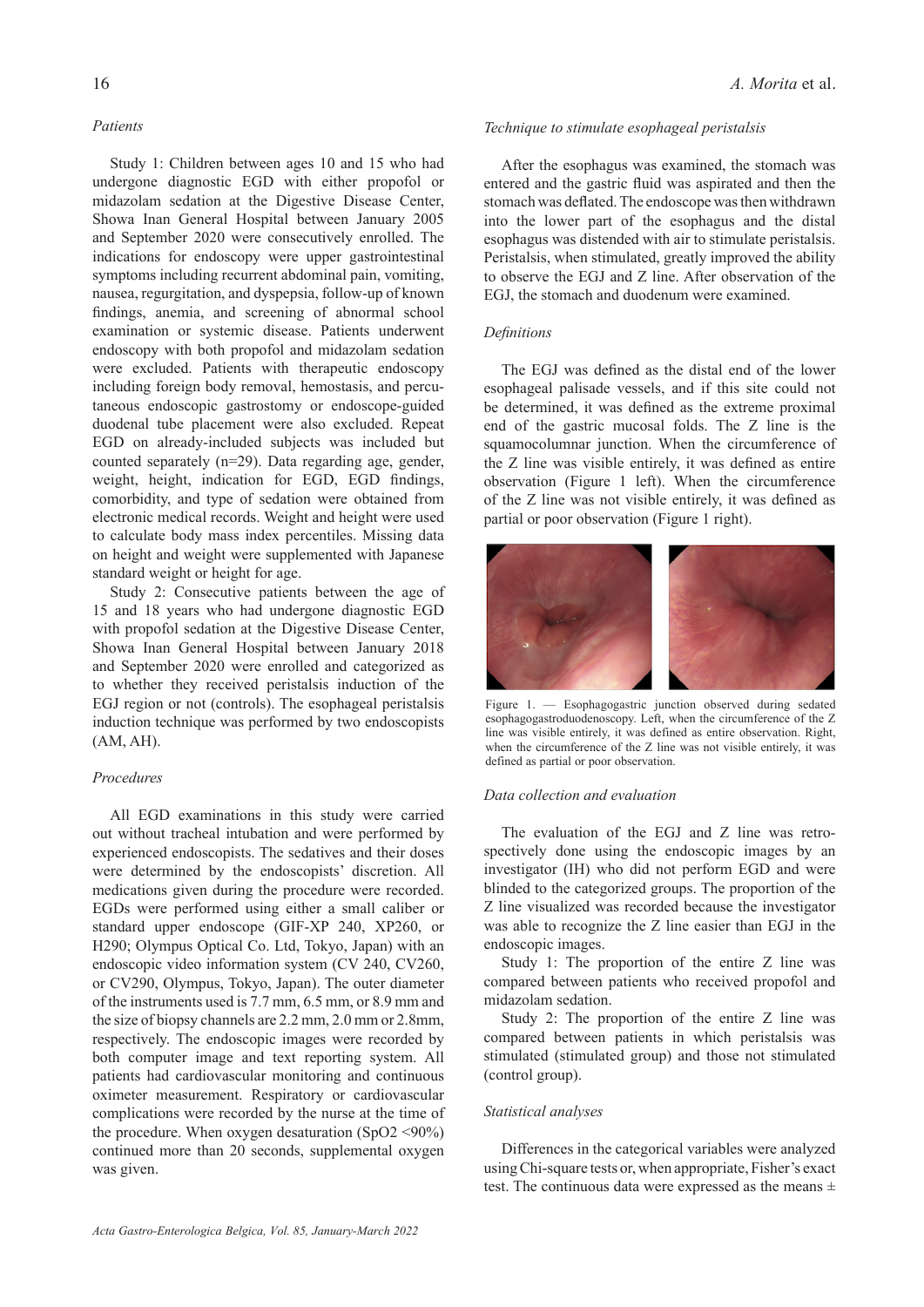SD and were compared using Student's *t* -test. P values <0.05 were considered to indicate statistical significance. Statistical analysis was performed using GraphPad Prism (ver. 8 for Windows, GraphPad Software Inc.).

# **Results**

# *Study 1*

A total of 149 patients were evaluated including 87 with propofol sedation (43 boys; average age, 13.2 year (range, 10-15)) and 62 with midazolam sedation (30 boys; average age,  $12.8$  years (range,  $10-15$ )). Fifty % (31/62) of patients receiving midazolam sedation also received pentazocine while mono-propofol sedation was performed in the propofol sedation group. There were no significant differences in baseline characteristics and clinical features among the groups (Table 1). The major indications for EGD were the presence of upper gastrointestinal symptoms and/or follow-up of known findings. The major endoscopic findings were chronic gastritis, peptic ulcer and reflux esophagitis. No patients had a hiatal hernia.

The ability to entirely observe the Z line was significantly greater among those receiving propofol sedation compared to those receiving midazolam sedation (36.8% vs. 16.1%, P=0.0059) (Table 2).

#### *Study 2*

A total of 102 patients were evaluated; 62 with esophageal peristalsis stimulation (34 boys; average age, 16.2 years (range, 15-18)) and 40 from control group (20 boys; average age, 16.8 years (range, 15-18)). There were no significant differences in baseline characteristics and clinical features between the two groups (Table 3).

|                                         | Propofol<br>$(n=87)$ | Midazolam<br>$(n=62)$ | $P$ value |
|-----------------------------------------|----------------------|-----------------------|-----------|
| <b>Demographics</b>                     |                      |                       |           |
| Average age, year                       | $13.2 \pm 1.4$       | $12.8 \pm 1.4$        | 0.0563    |
| (range)                                 | $(10-15)$            | $(10-15)$             |           |
| Gender, boy                             | 43 (49.4%)           | $3048.4\%$            | >0.9999   |
| Average weight, kg                      | $48.0 \pm 10.8$      | $45.3 \pm 11.5$       | 0.1474    |
| (range)                                 | $(25.8 - 80.2)$      | $(25.8 - 78.0)$       |           |
| Average height, cm                      | $156.7 \pm 9.0$      | $154.1 \pm 9.4$       | 0.0935    |
| (range)                                 | $(135.3 - 175.2)$    | $(136.2 - 175.6)$     |           |
| Average BMI, kg/m <sup>2</sup>          | $19.4 \pm 3.1$       | $18.8 \pm 3.3$        | 0.3215    |
| (range)                                 | $(13.7 - 27.8)$      | $(13.5 - 26.8)$       |           |
| Indications, $N$ (%)                    | 0.3517               |                       |           |
| Upper GI symptoms                       | 62(71.3)             | 45(72.6)              |           |
| Follow-up                               | 21(24.1)             | 11(17.7)              |           |
| Anemia                                  | 1(1.2)               | 6(9.7)                |           |
| Screening                               | 3(3.4)               | 0(0.0)                |           |
| Endoscopic findings, $N(\%)$            |                      |                       |           |
| Chronic gastritis                       | 16(18.4)             | 18(29.0)              | 0.1656    |
| Peptic ulcer                            | 13 (14.9)            | 3(4.8)                | 0.0615    |
| Reflux esophagitis                      | 6(6.9)               | 10(16.1)              | 0.1058    |
| Hiatal hernia                           | 0(0.0)               | 0(0.0)                |           |
| Gastric polyp                           | 3(3.5)               | 0(0.0)                | 0.2662    |
| Comorbidity, $N$ (%)                    |                      |                       |           |
| H. pylori infection                     | 10(11.5)             | 14(22.6)              | 0.0758    |
| Eosinophilic gastrointestinal disorders | 8(9.2)               | 4(6.5)                | 0.7616    |
| Inflammatory bowel disease              | 0(0.0)               | 2(3.2)                | 0.1715    |

Table 1. — **Baseline characteristics and clinical features of patients enrolled in study 1**

BMI, body mass index; GI, gastrointestinal

### Table 2. — **Evaluation of Z line (the squamocolumnar junction) during sedated esophagogastroduodenoscopy in Study 1**

| Z line evaluation           | Propofol<br>$(n=87)$ | Midazolam<br>$(n=62)$ | value  |
|-----------------------------|----------------------|-----------------------|--------|
| Entire observation          | $32(36.8\%)$         | $10(16.1\%)$          | 0.0059 |
| Partial or poor observation | 55 (63.2%)           | 52 (83.9%)            |        |

All received propofol sedation. The major endoscopic findings were reflux esophagitis, chronic gastritis, and peptic ulcer. No patients had an esophageal hiatal hernia.

Entire observation of the Z line was achieved in 59 (95%) of 62 patients who received the esophageal peristalsis stimulation versus 15 (37.5%) of 40 in the unstimulated group (P<0.001) (Table 4).

No sedation-related adverse events such as hypoxia, hypotension or arrhythmias occurred in either study.

### **Discussion**

Sedation during EGD is recognized to have a negative effect on evaluation of the EGJ (5,6). This study showed that the ability to evaluate the EGJ and Z line is in part related to the type of sedation used and is greater when sedation was achieved with propofol than with midazolam (36.8% vs 16.1%, P=0.0059) (Table 2).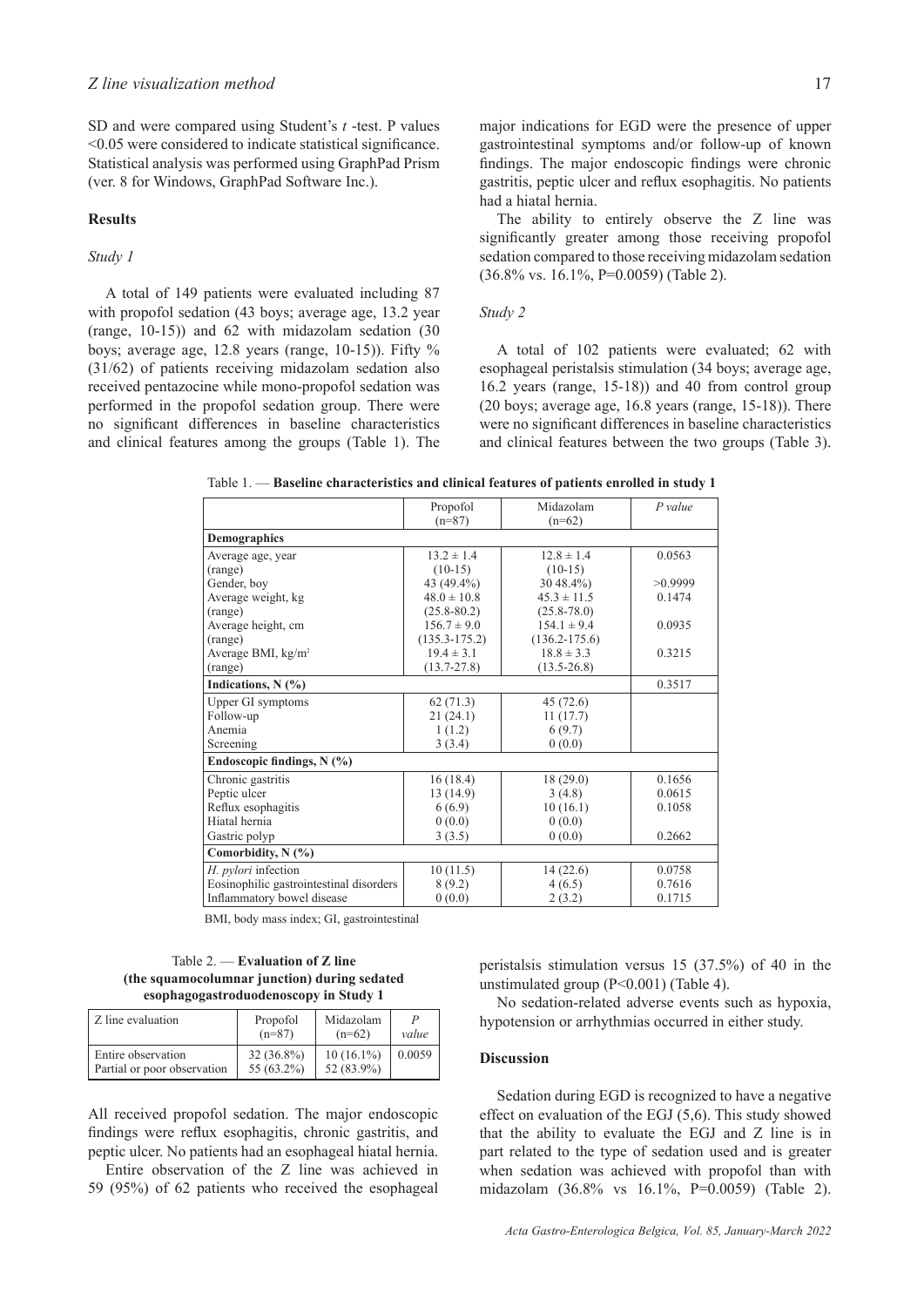|                              | Peristalsis-inducing technique $(+)$<br>$(N=62)$ | Peristalsis-inducing technique (-)<br>$(N=40)$ | $P$ value |  |
|------------------------------|--------------------------------------------------|------------------------------------------------|-----------|--|
| <b>Demographics</b>          |                                                  |                                                |           |  |
| Average age (range), year    | $16.2 \pm 3.0$ (15-18)                           | $16.8 \pm 2.8$ (15-18)                         | 0.53      |  |
| Gender (male)                | 34 (55%)                                         | $20(50\%)$                                     | 0.63      |  |
| H. pylori-infected           | $4(6.5\%)$                                       | $3(7.5\%)$                                     | 0.84      |  |
| Indications, $N$ (%)         |                                                  |                                                |           |  |
| Upper GI symptoms            | 62(100)                                          | 40(100)                                        |           |  |
| Endoscopic findings, $N$ (%) |                                                  |                                                |           |  |
| Esophageal hiatal hernia     | $\Omega$                                         | $\theta$                                       |           |  |
| Reflux esophagitis           | 8(13)                                            | 4(10)                                          | 0.66      |  |
| Chronic gastritis            | 3(48)                                            | 2(5)                                           | 0.97      |  |
| Gastric or duodenal ulcer    | 1 (1.6)                                          | 1(2.5)                                         | 0.75      |  |

Table 3. — **Baseline characteristics and clinical features of 102 patients enrolled in study 2**

GI, gastrointestinal

Table 4. — **Evaluation of Z line (the squamocolumnar junction) with or without peristalsis-inducing technique during esophagogastroduodenoscopy with propofol sedation in Study 2**

| Z line evaluation           | Peristalsis-inducing technique $(+)$ | Peristalsis-inducing technique (-) | $P$ value |
|-----------------------------|--------------------------------------|------------------------------------|-----------|
|                             | (N=62)                               | $(N=40)$                           |           |
| Entire observation          | 59 (95%)                             | 15(37.5%)                          | < 0.001   |
| Partial or poor observation | 3(5%)                                | 25(62.5%)                          |           |

Despite this improvement, the overall proportion with full visualization of the Z line was low. However, induction of peristalsis of the distal esophagus dramatically improved the ability to achieve complete observation of the Z line during EGD under propofol sedation (95% vs. 37.5% of controls, P<0.001) (Table 4). These data are consistent with data showing that propofol showed no depression on gastrointestinal motility for 15 minutes after administration in mice (8). In addition, propofol sedation inhibited gastric peristalsis less than dexmedetomidine in endoscopic submucosal dissection (9).

The effect of induction of peristalsis was only studies under propofol sedation and whether a similar benefit with midazolam sedation occurred was not examined. The mechanism of association between sedatives and EGJ exposure is unclear. Previous reports have discussed that the dominant extent of EGJ exposure in the resting state was determined by the pinchcock function of the diaphragmatic crura on the lower esophagus and the tone of the lower esophageal sphincter (5,6). We speculate the most important factor for the EGJ exposure is whether the patients can perform a deep inspiration. According to Berridge *et al.*, the cardia is not usually located in the same place as the esophageal hiatus, but slightly on the anal side. When the diaphragm moves down by deep inspiration, the abdominal esophagus becomes very short, such that the cardia and the esophageal hiatus are located on the same level (10). In this condition the EGJ and Z line can be entirely observed endoscopically (11,12). In this study the esophageal peristalsis stimulation substituted for inability to perform deep inspiration under sedation, allowing the entire observation of the EGJ and Z line during sedated EGD.

This study has some limitations. It was retrospective and it is not possible to eliminate the influence of the patients' background or any confounding factors. During the period covered by this study, the technical abilities of the endoscopes have improved and it is not possible to correct for possible different inspection techniques or other pre-existing bias of the endoscopists. The underlying mechanism for the esophageal peristalsis stimulation using insufflation following deflation of the stomach was not clarified in this study. However, the evaluation method used in study 2 was simple because the proportion of the entire Z line visualized instead of the EGJ was compared between the stimulated group and control group. In addition, as the investigator (IH) was completely blinded to the clinical history of the patients and the method of Z line observation used in the two groups, the results of study 2 would be reliable.

In conclusion, during both propofol or midazolam sedation, the proportion in whom the entire EGJ and Z line could be examined was low during sedated EGD in children. However, using air inflation following deflation of the stomach to induce peristalsis of the EGJ region overcame the negative effect of sedation allowing a full evaluation of the Z line during sedated EGD in children and adolescents. Based on the results of this study 2, we routinely observe the entire Z line using the esophageal peristalsis stimulation procedure in EGD. Further prospective or randomized trials to support these findings are warranted.

### **Funding**

No funding to declare.

#### **Conflicts of interest**

The authors declare no conflicts of interest for this article.